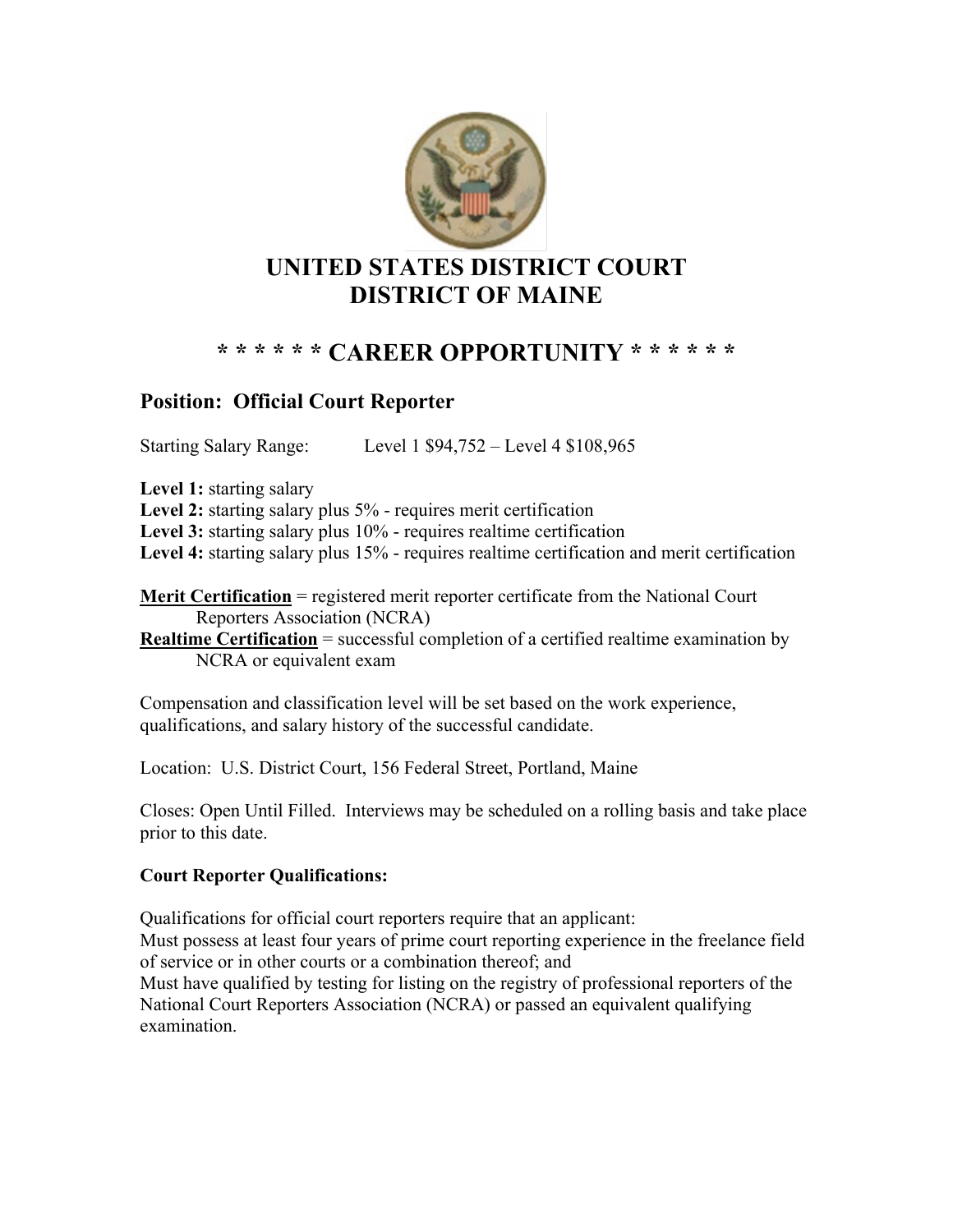#### **Equivalent Qualifying Examinations:**

The NCRA examination for listing on the registry of professional reporters (RPR) consists of written knowledge section plus a skills section. The skills section requires the ability to record 180 words per minute for literary matter, 200 words per minute for jury charge, and 225 words per minute for testimony and transcribe and recorded material at 95% accuracy within 75 minutes.

Professional associations (other than NCRA) and state license examinations may be acceptably equivalent to the NCRA testing, but the requirements for the examinations at the time of administration will be evaluated on a case-by-case basis as the requirements change from time to time.

The qualifications do not require that court reporters have active membership in the NCRA or another association to qualify for appointment or promotion in the federal courts. The only requirement is that the reporter has attained the credential by passing the qualification examination.

### **COURT PREFERRED SKILLS:**

Real Time Certification

### **BENEFITS:**

The United States District Court offers a generous benefits package to full-time, permanent employees, which includes:

- 11 Paid Federal Holidays
- 13 Days Paid Vacation (per year for the first three years)
- 20 Days Paid Vacation (after three years)
- 26 Days Paid Vacation (after fifteen years)
- 13 Days Paid Sick Leave
- Medical Insurance
- Optional Dental and Vision Coverage
- Life Insurance
- Thrift Savings Plan with matching funds (401k & Roth 401k style)
- Participation in Federal Employees Retirement System (FERS-FRAE)
- Health and Dependent Care Reimbursement Programs
- Public Transit Subsidy Program
- Optional Long-Term Care Insurance
- Employee Assistance Program, which provides free counseling, financial assistance, and basic legal services to all eligible employees
- Time in service as employees of other federal agencies, as well as those with prior military service, will be taken into consideration when computing leave accrual and retirement benefits.